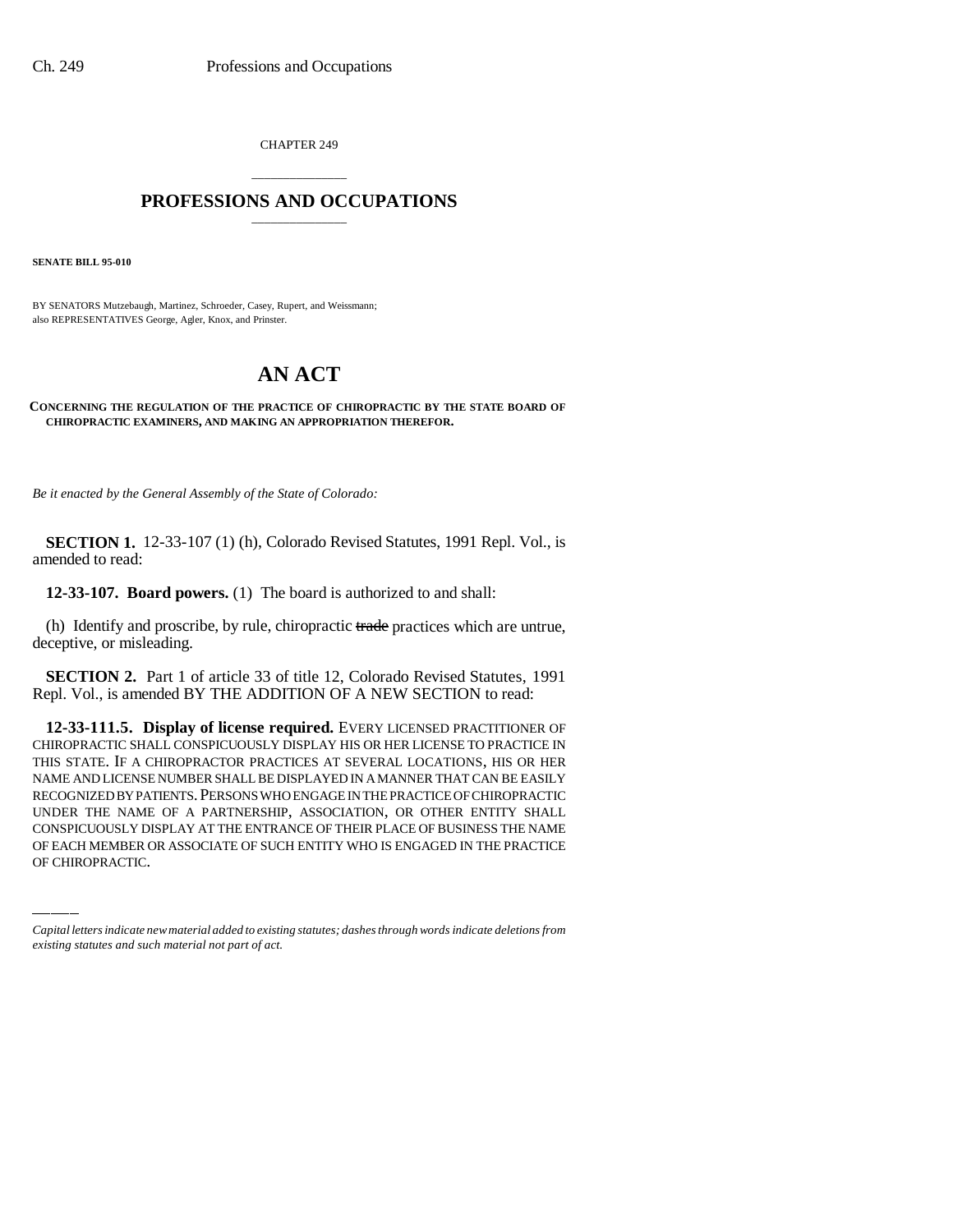**SECTION 3.** 12-33-112, Colorado Revised Statutes, 1991 Repl. Vol., is amended to read:

**12-33-112. Application for license - fee - examination.** Any person who fulfills the minimum educational requirements prescribed by this article and by the board, who is not less than twenty-one years of age, who desires to obtain a license to practice chiropractic in this state, and who is not entitled to a license therefor under other provisions of this article may make application for such license upon such forms and in such manner as prescribed by the board, which application shall be accompanied by an examination fee. The board may refuse to examine or license an applicant if the applicant has committed any act that would be grounds for disciplinary action against a licensed chiropractor. Such applicant shall be examined by the board in the subjects outlined in section 12-33-111 to determine the applicant's qualifications to practice chiropractic. A license shall be granted to all applicants who on such examination are found qualified by attaining a passing grade on each section of the examination. Any applicant receiving a passing grade in all but one subject may, within one year from the date of such failure, repeat the examination in only that subject, upon payment of the total examination fee, and will be licensed upon receiving a passing grade in such subject. Qualification in that portion of the examination relating to the basic sciences shall be established by the applicant submitting proof satisfactory to the board of successfully passing the examination in the basic sciences given by the national board of chiropractic examiners. Any chiropractic applicant who desires to practice electrotherapy shall present evidence that he OR SHE has successfully completed a course of not less than one hundred twenty classroom hours in this subject at a school approved by the board OR UNDER THE INSTRUCTION OF AN APPROVED PROVIDER.

**SECTION 4.** Part 1 of article 33 of title 12, Colorado Revised Statutes, 1991 Repl. Vol., is amended BY THE ADDITION OF A NEW SECTION to read:

**12-33-112.5. Temporary licensure.** (1) (a) AN APPLICANT WHO LAWFULLY PRACTICES CHIROPRACTIC IN ANOTHER STATE OR TERRITORY MAY BE GRANTED A TEMPORARY LICENSE TO PRACTICE CHIROPRACTIC IN THIS STATE IF:

(I) SUCH APPLICANT HAS BEEN INVITED BY THE UNITED STATES OLYMPIC COMMITTEE TO PROVIDE CHIROPRACTIC SERVICES AT THE OLYMPIC TRAINING CENTER IN COLORADO SPRINGS OR AT AN EVENT IN THIS STATE WHICH IS SANCTIONED BY SUCH COMMITTEE;

(II) THE UNITED STATES OLYMPIC COMMITTEE CERTIFIES THE NAME OF THE APPLICANT, THE STATE OR TERRITORY WHICH ISSUED THE APPLICANT A LICENSE TO PRACTICE CHIROPRACTIC, AND THE DATES WITHIN WHICH THE APPLICANT HAS BEEN INVITED TO PROVIDE CHIROPRACTIC SERVICES IN THIS STATE; AND

(III) SUCH APPLICANT'S PRACTICE IN THIS STATE IS LIMITED TO THAT REQUIRED BY THE UNITED STATES OLYMPIC COMMITTEE.

(b) A TEMPORARY LICENSE ISSUED PURSUANT TO THIS SECTION SHALL REMAIN IN EFFECT ONLY AS LONG AS THE LICENSEE PROVIDES CHIROPRACTIC SERVICES AT THE INVITATION OF THE UNITED STATES OLYMPIC COMMITTEE. IN NO EVENT, HOWEVER,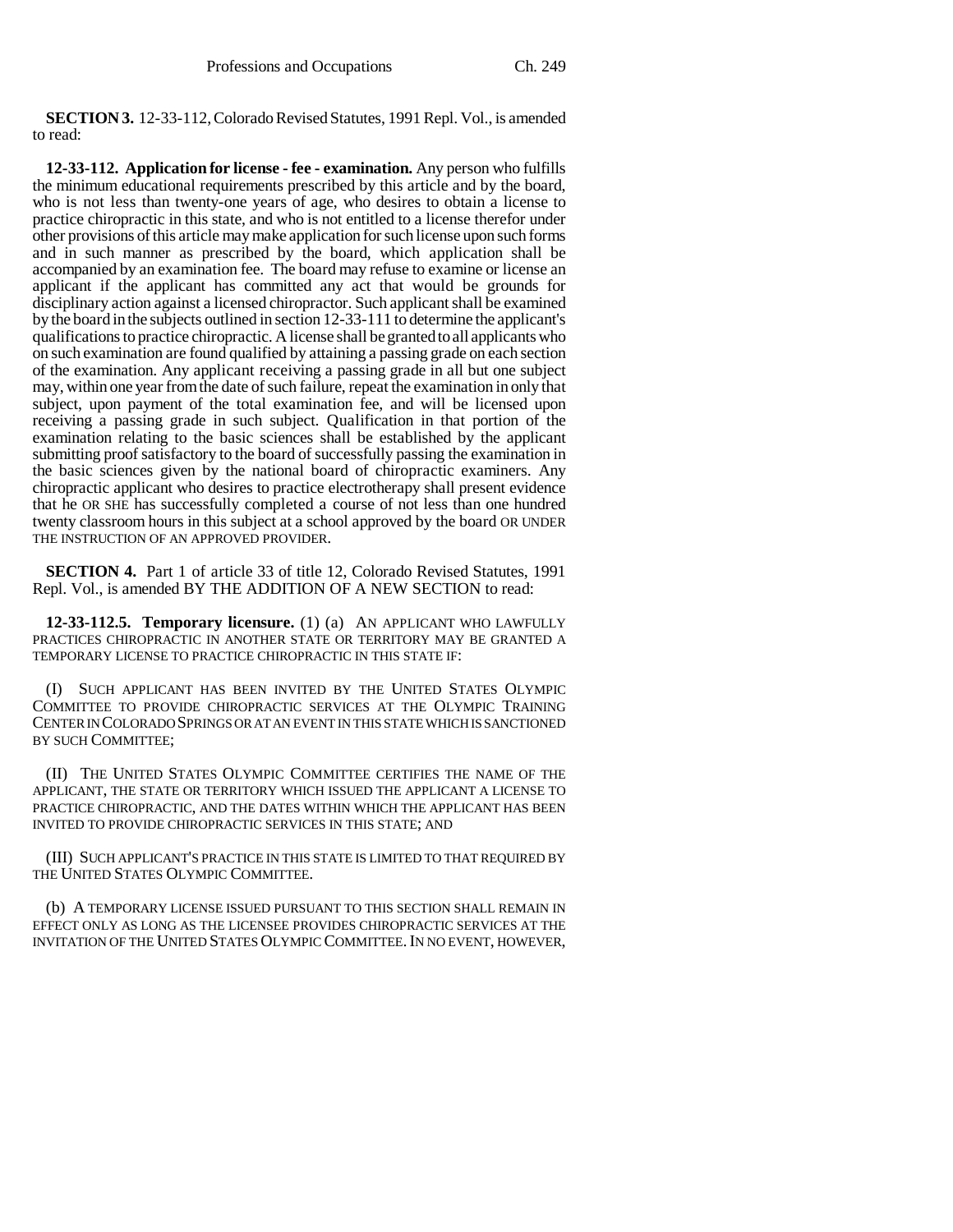SHALL SUCH A LICENSE REMAIN IN EFFECT AFTER THE PERIOD CERTIFIED BY THE COMMITTEE PURSUANT TO SUBPARAGRAPH (II) OF PARAGRAPH (a) OF THIS SUBSECTION (1), UNLESS THE BOARD HAS GRANTED AN EXTENSION.THE BOARD SHALL NOT GRANT AN EXTENSION IN EXCESS OF NINETY DAYS.

(c) A TEMPORARY LICENSEE SHALL PROVIDE CHIROPRACTIC SERVICES ONLY TO ATHLETES OR TEAM PERSONNEL WHO ARE REGISTERED TO TRAIN AT THE OLYMPIC TRAINING CENTER OR COMPETE IN AN EVENT SANCTIONED BY THE UNITED STATES OLYMPIC COMMITTEE.

(d) THE BOARD MAY ESTABLISH AND CHARGE A FEE FOR TEMPORARY LICENSES PURSUANT TO SECTION 24-34-105, C.R.S. SUCH FEE SHALL NOT EXCEED ONE-HALF OF THE AMOUNT CHARGED BY THE BOARD FOR A TWO-YEAR RENEWAL OF A CHIROPRACTOR'S LICENSE. NO CHIROPRACTOR SHALL BE REQUIRED TO PAY MORE THAN ONE TEMPORARY LICENSE FEE IN A CALENDAR YEAR.

(e) A TEMPORARY LICENSEE SHALL BE SUBJECT TO DISCIPLINE BY THE BOARD FOR UNPROFESSIONAL CONDUCT, AS DEFINED IN SECTION 12-33-117 (2).

**SECTION 5.** 12-33-114 (1), Colorado Revised Statutes, 1991 Repl. Vol., is amended, and the said 12-33-114 is further amended BY THE ADDITION OF THE FOLLOWING NEW SUBSECTIONS, to read:

**12-33-114. Renewal of license.** (1) Every licensed chiropractor who desires to retain his license shall pay to the board a renewal fee set pursuant to law on or before October 1 of each year; except that the board may change the period of the validity of a license as provided by section 24-34-102 (7), C.R.S. Upon payment of this fee and showing of a certificate of continuing education attendance of fifteen hours by the chiropractor, the board shall issue a renewal license permitting the continued practice of chiropractic and of electrotherapy if previously so licensed. A PERSON LICENSED TO PRACTICE CHIROPRACTIC IN THIS STATE WHO IS ELIGIBLE TO HAVE HIS OR HER LICENSE RENEWED SHALL RECEIVE A RENEWAL LICENSE UPON:

(a) TIMELY SUBMISSION OF A RENEWAL APPLICATION IN A FORM PRESCRIBED BY THE BOARD; AND

(b) PAYMENT OF A RENEWAL FEE ESTABLISHED BY THE BOARD PURSUANT TO SECTIONS 24-34-102 (8) AND 24-34-105, C.R.S.

(1.2) IF A LICENSEE FAILS TO RENEW HIS OR HER LICENSE PRIOR TO ITS EXPIRATION, SUCH LICENSE SHALL AUTOMATICALLY EXPIRE. A CHIROPRACTOR FORMERLY LICENSED IN THIS STATE MAY HAVE AN EXPIRED LICENSE REINSTATED PURSUANT TO RULES ESTABLISHED BY THE BOARD.

(1.3) A RENEWAL FEE PAID PURSUANT TO SUBSECTION (1) OF THIS SECTION SHALL NOT BE REFUNDED.

**SECTION 6.** Part 1 of article 33 of title 12, Colorado Revised Statutes, 1991 Repl. Vol., is amended BY THE ADDITION OF THE FOLLOWING NEW SECTIONS to read: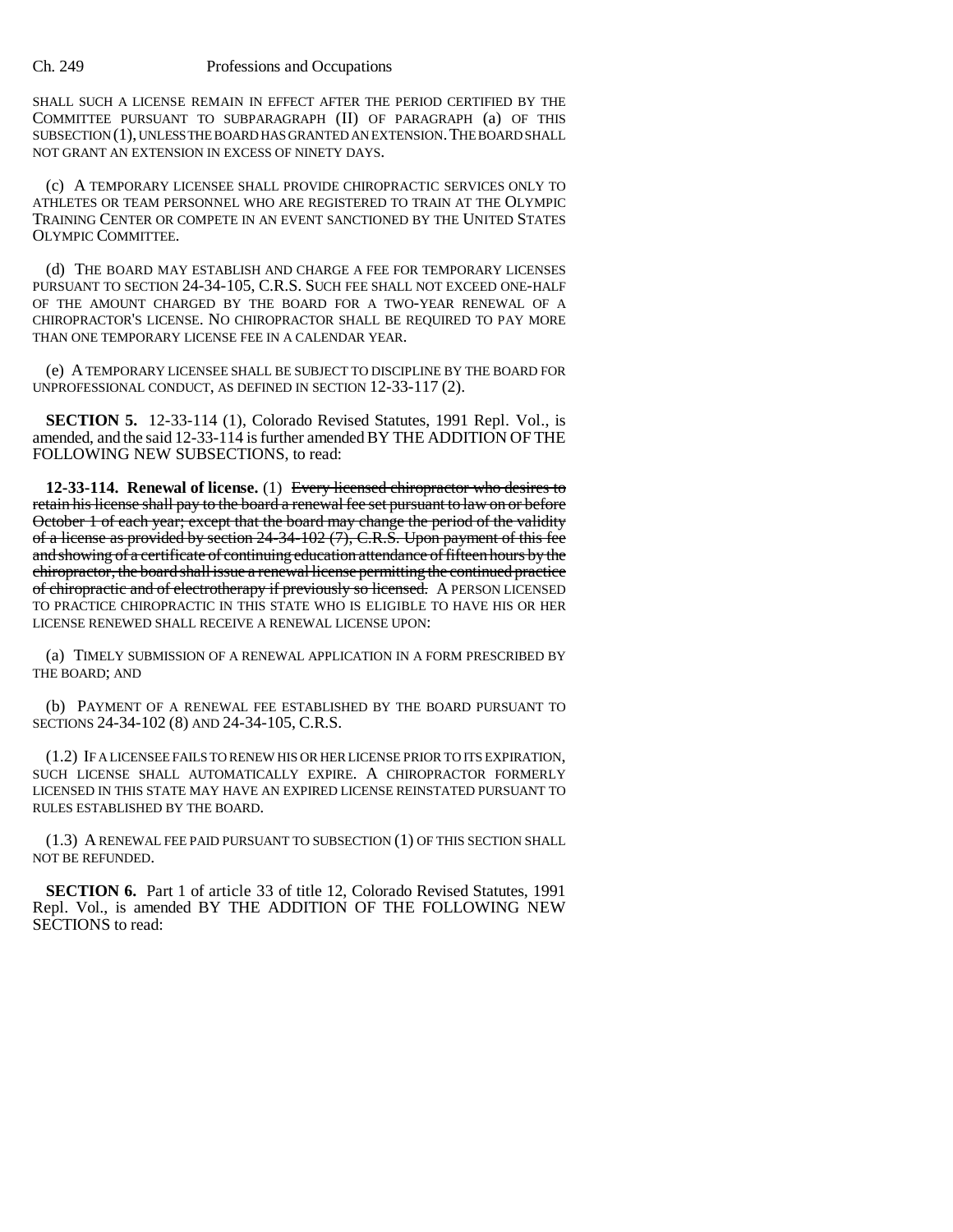**12-33-114.5. Change of address - reporting required.** EACH PERSON LICENSED UNDER THIS ARTICLE, UPON CHANGING HIS OR HER ADDRESS, SHALL INFORM THE BOARD OF THE THEIR NEW ADDRESS WITHIN THIRTY DAYS AFTER SUCH CHANGE. THE ADDRESS CHANGE SHALL BE REFLECTED ON THE NEXT LICENSE OR RENEWAL CERTIFICATE ISSUED TO THE LICENSEE.

**12-33-116.5. Professional liability insurance required.** (1) IT IS UNLAWFUL FOR ANY PERSON TO PRACTICE CHIROPRACTIC WITHIN THIS STATE UNLESS SUCH PERSON PURCHASES AND MAINTAINS PROFESSIONAL LIABILITY INSURANCE IN AN AMOUNT NOT LESS THAN ONE HUNDRED THOUSAND DOLLARS PER CLAIM WITH AN AGGREGATE LIABILITY LIMIT FOR ALL CLAIMS DURING THE YEAR OF THREE HUNDRED THOUSAND DOLLARS.

(2) NOTWITHSTANDING SUBSECTION (1) OF THIS SECTION, THE BOARD MAY BY RULE EXEMPT OR ESTABLISH LESSER LIABILITY INSURANCE REQUIREMENTS FOR ANY CLASS OF LICENSEE WHICH:

(a) PRACTICES CHIROPRACTIC AS EMPLOYEES OF THE UNITED STATES GOVERNMENT;

(b) RENDERS LIMITED OR OCCASIONAL CHIROPRACTIC SERVICES;

(c) PERFORMS LESS THAN FULL-TIME ACTIVE CHIROPRACTIC SERVICES BECAUSE OF ADMINISTRATIVE OR OTHER NONCLINICAL DUTIES OF PARTIAL OR COMPLETE RETIREMENT;

(d) PROVIDES UNCOMPENSATED CHIROPRACTIC CARE TO PATIENTS BUT DOES NOT OTHERWISE PROVIDE COMPENSATED CHIROPRACTIC CARE TO PATIENTS; OR

(e) PRACTICES CHIROPRACTIC IN SUCH A MANNER THAT RENDERS THE AMOUNTS PROVIDED IN SUBSECTION (1) OF THIS SECTION UNREASONABLE OR UNATTAINABLE.

**SECTION 7.** The introductory portion to 12-33-117 (1) and 12-33-117 (1) (a),  $(1)$  (b),  $(1)$  (c),  $(1)$  (e),  $(1)$  (j),  $(1)$  (k),  $(1)$  (l),  $(2)$ , and  $(4)$ , Colorado Revised Statutes, 1991 Repl. Vol., are amended, and the said 12-33-117 (1) is further amended BY THE ADDITION OF THE FOLLOWING NEW PARAGRAPHS, to read:

**12-33-117. Discipline of licensees - letters of admonition, suspension, revocation, denial, and probation - grounds.** (1) The board may refuse, suspend, or revoke a license, including but not limited to a license under section 12-33-113, to practice chiropractic or electrotherapy by chiropractors for any of the following causes UPON ANY OF THE FOLLOWING GROUNDS, THE BOARD MAY ISSUE A LETTER OF ADMONITION TO A LICENSEE OR MAY REVOKE, SUSPEND, DENY, REFUSE TO RENEW, OR IMPOSE CONDITIONS ON SUCH LICENSEE'S LICENSE:

(a) USING fraud, MISREPRESENTATION, or deceit in applying for, SECURING, RENEWING, OR SEEKING REINSTATEMENT OF a license or in taking an examination provided for in this article;

(b) Unprofessional, incompetent, or negligent conduct AN ACT OR OMISSION THAT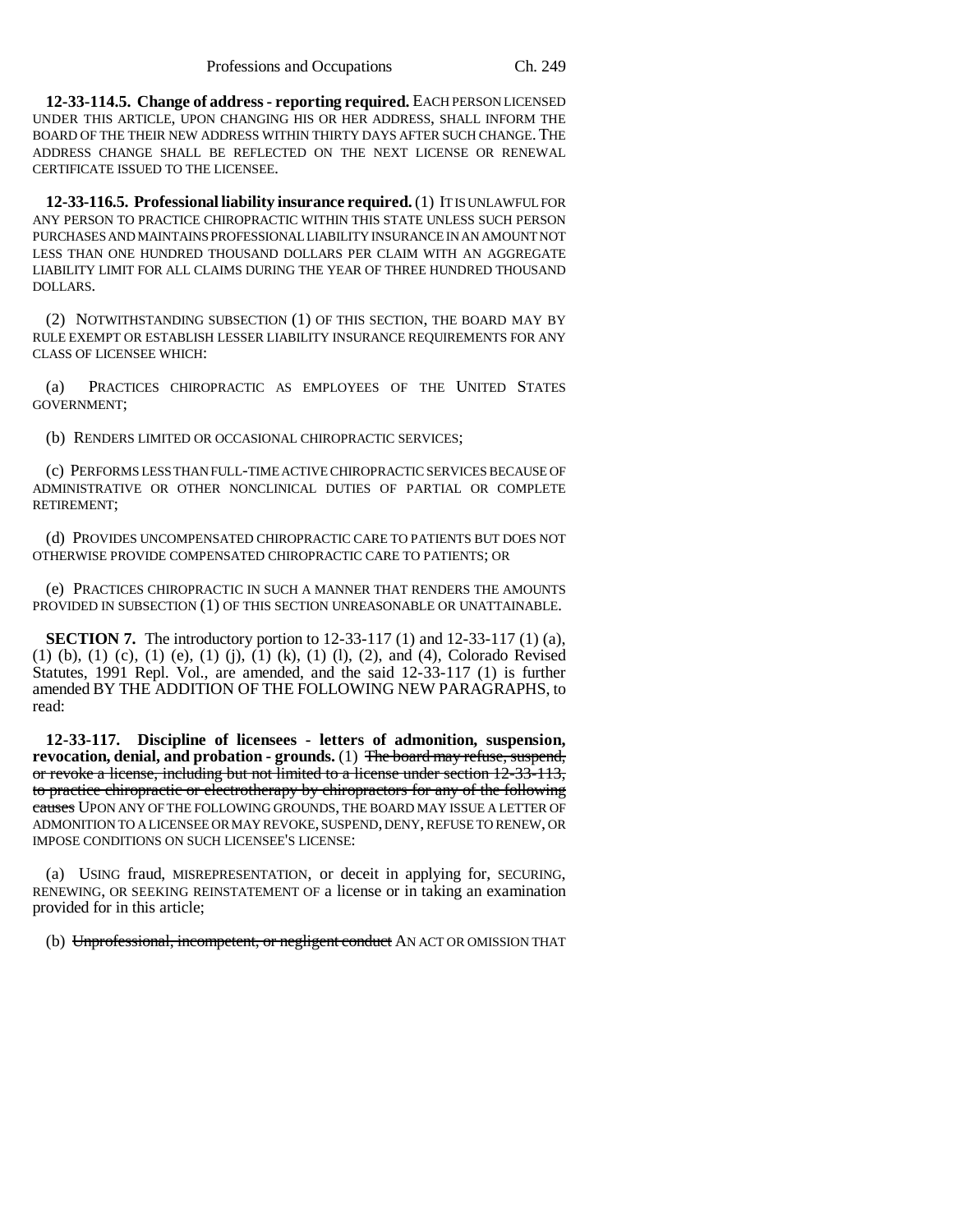CONSTITUTES NEGLIGENT CHIROPRACTIC PRACTICE OR FAILS TO MEET GENERALLY ACCEPTED STANDARDS OF CHIROPRACTIC PRACTICE;

(c) Conviction of a felony or ANY CRIME THAT WOULD CONSTITUTE A VIOLATION OF THIS ARTICLE. FOR PURPOSES OF THIS SUBSECTION (1), "CONVICTION" INCLUDES the acceptance of a guilty plea or a plea of nolo contendere to  $\alpha$  felony OR THE IMPOSITION OF A DEFERRED SENTENCE.

(e) Habitual intemperance in the use of alcoholic liquors ADDICTION TO OR DEPENDENCE ON ALCOHOL OR HABIT-FORMING DRUGS OR HABITUAL USE OF CONTROLLED SUBSTANCES, AS DEFINED IN SECTION 12-22-303 (7), OR OTHER DRUGS HAVING SIMILAR EFFECTS;

(i) Failure to report malpractice judgments or settlements within thirty SIXTY days;

(k) Violation of abuse of health insurance pursuant to section 18-13-119, C.R.S., OR COMMISSION OF A FRAUDULENT INSURANCE ACT, AS DEFINED IN SECTION 10-1-127, C.R.S.;

(l) Treatment of TREATING a patient by colonic irrigation OR ALLOWING COLONIC IRRIGATION TO BE PERFORMED AT THE LICENSEE'S PREMISES;

(2) For the purpose of this article, any one of the following acts by a licensed chiropractor is declared to constitute unprofessional conduct:

 $(a)$  (m) Practicing while license is WITH A suspended OR EXPIRED LICENSE;

 $\left(\mathbf{b}\right)$  (n) Willfully deceiving or attempting to deceive the board of examiners or their agents with reference to any matter under investigation by the board;

 $(e)$  (o) Practicing under an assumed name;

 $(d)$  (p) Unethical advertising, as defined in subsection (3) of this section, OR ADVERTISING THROUGH ANY MEDIUM THAT THE LICENSEE WILL PERFORM AN ACT PROHIBITED BY SECTION 18-13-119 (3), C.R.S.;

(e) Repealed, L. 79, p. 495,  $\S$  18, effective July 1, 1979.

 $(f)$  (q) Violating this article or aiding any person to violate this article;

 $\left(\frac{g}{g}\right)$  (r) Knowingly practicing in the employment of or in association with any person who is practicing in an unlawful or unprofessional manner;

(h) Repealed, L. 85, p. 511, § 10, effective July 1, 1985.

 $(i)$  (s) Either directly or indirectly paying or compensating or agreeing to pay or compensate any person, firm, association, or corporation for sending or bringing any patient or any person to such licentiate for examination or treatment, for recommending such licentiate to any person, or for being instrumental in causing any other licentiate to rebate fees on a referral basis; OFFERING, GIVING, OR RECEIVING COMMISSIONS, REBATES, OR OTHER FORMS OF REMUNERATION FOR THE REFERRAL OF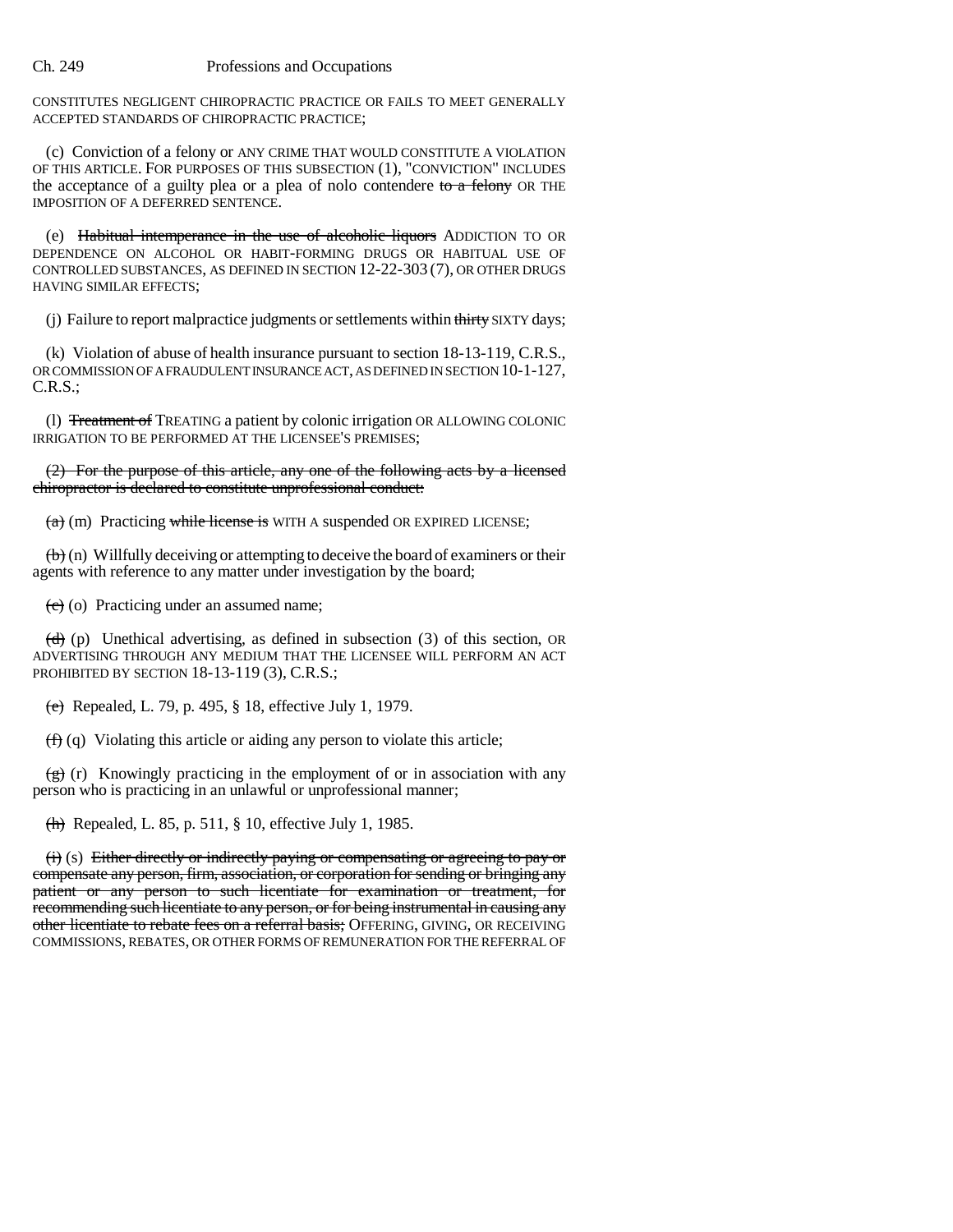CLIENTS; EXCEPT THAT A LICENSEE MAY COMPENSATE AN INDEPENDENT ADVISORY OR MARKETING AGENT FOR ADVERTISING OR MARKETING SERVICES, WHICH SERVICES MAY INCLUDE THE REFERRAL OF PATIENTS IDENTIFIED THROUGH SUCH SERVICES, AND A LICENSEE MAY GIVE AN INCIDENTAL GIFT TO A PATIENT IN APPRECIATION FOR A REFERRAL.

 $\leftrightarrow$  (t) Conducting any enterprise other than the regular practice of chiropractic whereby the holder's license is used as a means of attracting patients or attaining prestige or patronage in the conduct of such enterprise;

 $(k)$  (u) Permitting the practice of chiropractic, or the holding out of such practice, or the maintenance of an office for such by an unlicensed person in association with himself OR HERSELF;

(l) Advertising through newspapers, magazines, circulars, direct mail, directories, radio, television, or otherwise that the licensee will perform any act prohibited by section 18-13-119 (3), C.R.S.;

 $(m)$  (v) Engaging in any of the following activities and practices: Willful and repeated ordering or performance, without clinical justification, of demonstrably unnecessary laboratory tests or studies; the administration, without clinical justification, of treatment which is demonstrably unnecessary; the failure to obtain consultations or perform referrals when failing to do so is not consistent with the standard of care for the profession; or ordering or performing, without clinical justification, any service, X-ray, or treatment which is contrary to recognized standards of the practice of chiropractic as interpreted by the board;

 $(n)$  (w) Falsifying or repeatedly making incorrect essential entries or repeatedly failing to make essential entries on patient records;

(o) Committing a fraudulent insurance act, as defined in section 10-1-127, C.R.S.;

 $(p)$  (x) Violating the provisions of section 8-42-101 (3.6), C.R.S.;

 $(q)$  (y) Any violation of the provisions of VIOLATING section 12-33-202 or any rule or regulation of the board adopted pursuant to said section;

(z) FAILING TO REPORT TO THE BOARD THE SURRENDER OF A LICENSE TO, OR ADVERSE ACTION TAKEN AGAINST A LICENSE BY, A LICENSING AGENCY IN ANOTHER STATE, TERRITORY, OR COUNTRY, A GOVERNMENTAL AGENCY, A LAW ENFORCEMENT AGENCY, OR A COURT FOR ACTS OR CONDUCT THAT WOULD CONSTITUTE GROUNDS FOR DISCIPLINE PURSUANT TO THIS ARTICLE;

(aa) ENGAGING IN A SEXUAL ACT WITH A PATIENT DURING THE COURSE OF SUCH PATIENT'S CARE OR WITHIN SIX MONTHS IMMEDIATELY FOLLOWING THE TERMINATION OF THE CHIROPRACTOR'S PROFESSIONAL RELATIONSHIP WITH THE PATIENT. "SEXUAL ACT", AS USED IN THIS PARAGRAPH (aa), MEANS SEXUAL CONTACT, SEXUAL INTRUSION, OR SEXUAL PENETRATION, AS DEFINED IN SECTION 18-3-401, C.R.S.

(bb) ABANDONING A PATIENT BY ANY MEANS, INCLUDING, BUT NOT LIMITED TO, FAILING TO PROVIDE A REFERRAL TO ANOTHER CHIROPRACTOR OR OTHER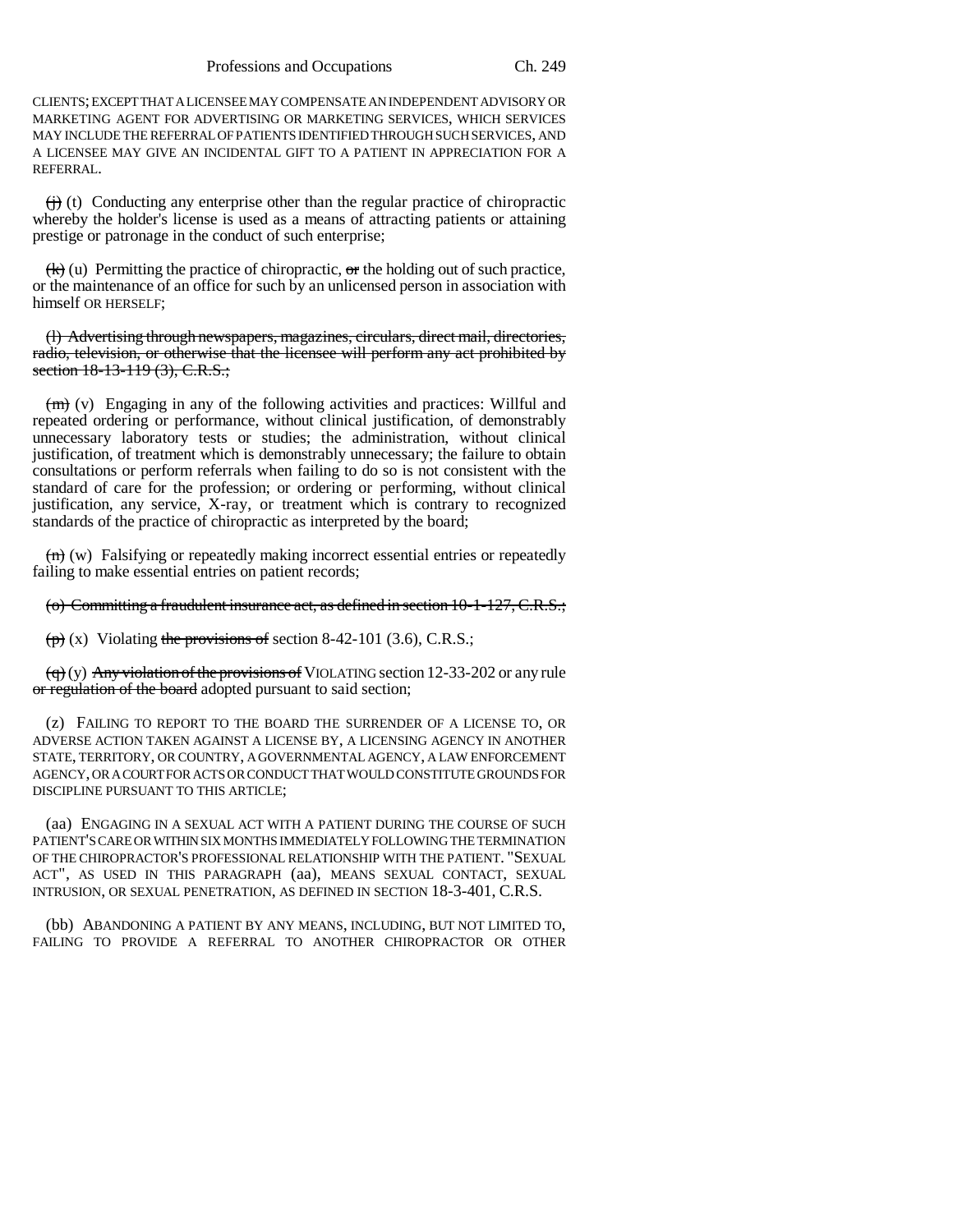APPROPRIATE HEALTH CARE PRACTITIONER WHEN SUCH REFERRAL WAS NECESSARY TO MEET GENERALLY ACCEPTED STANDARDS OF CHIROPRACTIC CARE;

(cc) FAILING TO PROVIDE ADEQUATE OR PROPER SUPERVISION WHEN EMPLOYING UNLICENSED PERSONS IN A CHIROPRACTIC PRACTICE;

(2) DISCIPLINARY ACTION TAKEN AGAINST A LICENSEE'S ABILITY TO PRACTICE IN ANOTHER STATE OR COUNTRY SHALL BE PRIMA FACIE EVIDENCE OF A VIOLATION OF THIS ARTICLE AND SHALL CONSTITUTE GROUNDS FOR DISCIPLINE IF THE ACTS GIVING RISE TO SUCH DISCIPLINARY ACTION WOULD VIOLATE THIS ARTICLE IF COMMITTED IN THIS STATE.

(4)  $\left(\frac{A}{A}\right)$  Any doctor of chiropractic proven to be incompetent or negligent shall MAY be required to take an examination, given by the board, in the subjects outlined in section  $12-33-111$ . In addition, the board may also order the doctor of chiropractic to take such therapy or courses of training or education as may be needed to correct deficiencies found in the hearing.

(b) In addition to the provisions of subsections  $(1)$ ,  $(2)$ , and  $(3)$  of this section, incompetent, negligent, or unprofessional conduct consists of two or more acts or omissions within a twenty-year period which fail to meet generally accepted standards of chiropractic practice.

**SECTION 8.** Part 1 of article 33 of title 12, Colorado Revised Statutes, 1991 Repl. Vol., is amended BY THE ADDITION OF A NEW SECTION to read:

**12-33-117.5. Mental and physical examination of licensees.** (1) IF THE BOARD HAS REASONABLE CAUSE TO BELIEVE A LICENSEE IS UNABLE TO PRACTICE WITH REASONABLE SKILL AND SAFETY, IT MAY REQUIRE SUCH LICENSEE TO TAKE A MENTAL OR PHYSICAL EXAMINATION GIVEN BY A PHYSICIAN OR OTHER QUALIFIED PROVIDER DESIGNATED BY THE BOARD. IF THE LICENSEE REFUSES TO UNDERGO SUCH EXAMINATION OR TO RELEASE ALL MEDICAL RECORDS NECESSARY TO DETERMINE HIS OR HER ABILITY TO PRACTICE SAFELY, UNLESS SUCH REFUSAL OR FAILURE IS DUE TO CIRCUMSTANCES BEYOND THE LICENSEE'S CONTROL, THE BOARD MAY SUSPEND SUCH LICENSEE'S LICENSE UNTIL THE RESULTS OF SUCH EXAMINATION ARE KNOWN AND THE BOARD HAS MADE A DETERMINATION OF THE LICENSEE'S FITNESS TO PRACTICE. THE BOARD SHALL PROCEED WITH AN ORDER FOR EXAMINATION AND MAKE ITS DETERMINATION IN A TIMELY MANNER.

(2) AN ORDER FOR EXAMINATION ISSUED BY THE BOARD PURSUANT TO SUBSECTION (1) OF THIS SECTION SHALL INCLUDE THE BOARD'S REASONS FOR BELIEVING THE LICENSEE IS UNABLE TO PRACTICE WITH REASONABLE SKILL AND SAFETY.

(3) FOR PURPOSES OF ANY DISCIPLINARY PROCEEDING AUTHORIZED UNDER THIS ARTICLE, A LICENSEE SHALL BE DEEMED TO HAVE WAIVED ALL OBJECTIONS TO THE ADMISSIBILITY OF AN EXAMINING PHYSICIAN'S TESTIMONY AND EXAMINATION REPORTS ON THE BASIS OF PRIVILEGE.

(4) A LICENSEE MAY SUBMIT TO THE BOARD TESTIMONY AND EXAMINATION REPORTS RECEIVED FROM A PHYSICIAN CHOSEN BY THE LICENSEE, IF SUCH TESTIMONY AND REPORTS PERTAIN TO A CONDITION THAT THE BOARD HAS ALLEGED MAY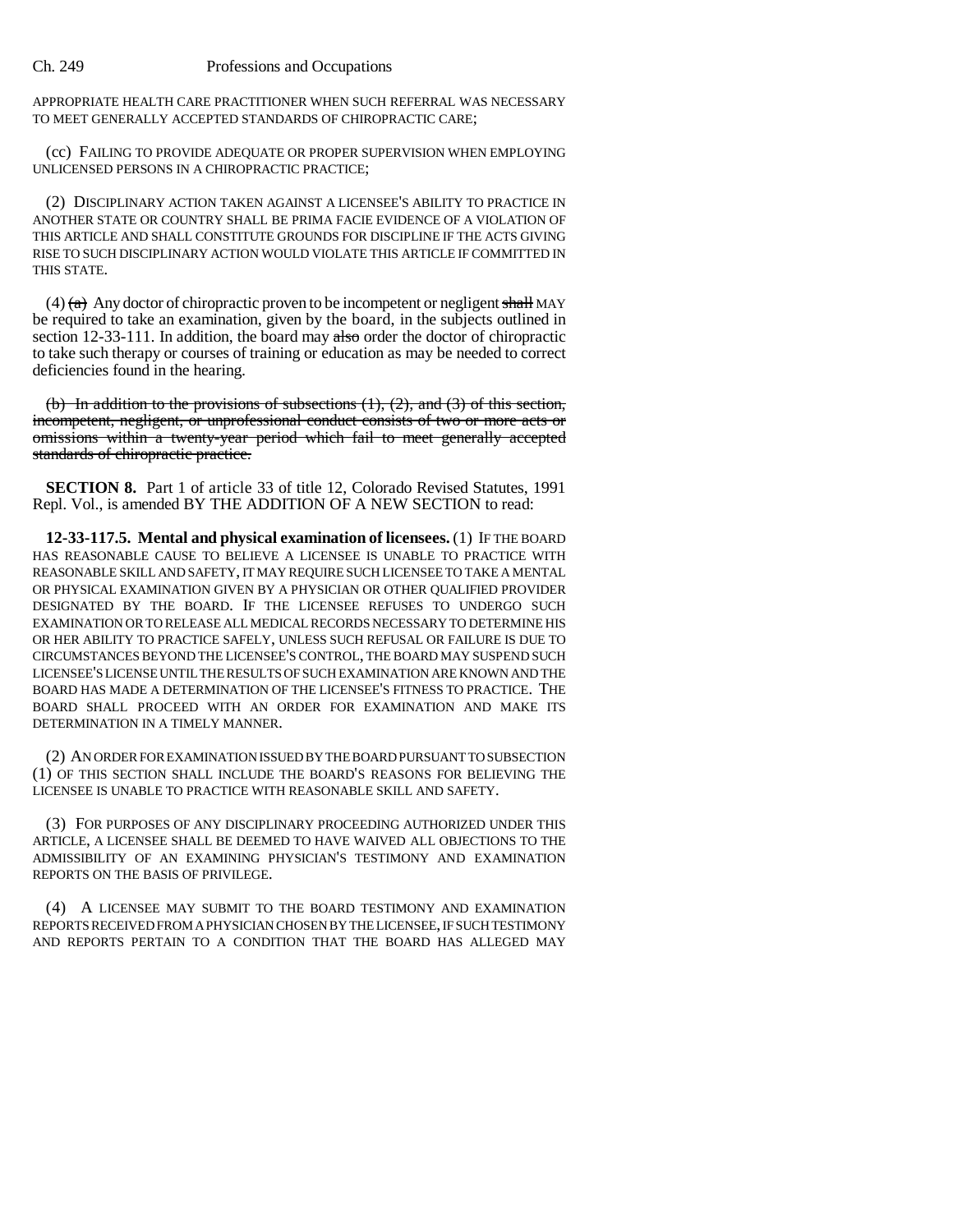PRECLUDE THE LICENSEE FROM PRACTICING WITH REASONABLE SKILL AND SAFETY.

(5) THE RESULTS OF A MENTAL OR PHYSICAL EXAMINATION ORDERED BY THE BOARD SHALL NOT BE USED AS EVIDENCE IN ANY PROCEEDING OTHER THAN ONE HELD BEFORE THE BOARD AND SHALL NOT BE A PUBLIC RECORD NOR MADE AVAILABLE TO THE PUBLIC.

**SECTION 9.** 12-33-119 (9), Colorado Revised Statutes, 1991 Repl. Vol., is amended to read:

**12-33-119. Disciplinary proceedings.** (9) When a complaint or an investigation discloses an instance of misconduct which, in the opinion of the board, does not warrant formal action by the board but which should not be dismissed as being without merit, a letter of admonition may be sent by certified mail to the chiropractor against whom  $\alpha$  THE complaint was made and A copy thereof ALSO SENT to the person making the complaint. but, When a letter of admonition is sent by certified mail by the board to a chiropractor complained against, such chiropractor shall be advised that he OR SHE has the right to request in writing, within twenty THIRTY days after proven receipt of MAILING the letter, that formal disciplinary proceedings be initiated against him to adjudicate the propriety of the conduct upon which the letter of admonition is based. If such request is timely made, the letter of admonition shall be deemed vacated, and the matter shall be processed by means of formal disciplinary proceedings.

**SECTION 10.** Part 1 of article 33 of title 12, Colorado Revised Statutes, 1991 Repl. Vol., is amended BY THE ADDITION OF THE FOLLOWING NEW SECTIONS to read:

**12-33-119.2. Cease and desist orders - fines.** (1) IF AFTER INVESTIGATING A COMPLAINT THE BOARD DETERMINES THAT A PERSON IS ACTING OR HAS ACTED IN VIOLATION OF THIS ARTICLE OR OF ANY RULE ADOPTED UNDER THIS ARTICLE, IT MAY, IN ADDITION TO ALL OTHER ACTIONS AUTHORIZED IN THIS ARTICLE, ENTER AN ORDER WITHOUT PREJUDICE REQUIRING SUCH PERSON TO CEASE AND DESIST FROM SUCH VIOLATION. SUCH ORDER SHALL SET FORTH THE STATUTES AND RULES ALLEGED TO HAVE BEEN VIOLATED, THE FACTS ALLEGED TO HAVE CONSTITUTED THE VIOLATION, AND THE REQUIREMENT THAT ALL UNLAWFUL ACTS IMMEDIATELY CEASE.

(2) NO STAY OF A CEASE AND DESIST ORDER SHALL BE ISSUED BEFORE A HEARING HAS BEEN HELD AT WHICH BOTH PARTIES HAVE HAD AN OPPORTUNITY TO APPEAR.

(3) MATTERS BROUGHT BEFORE A COURT PURSUANT TO THIS SECTION SHALL HAVE PREFERENCE OVER OTHER MATTERS ON THE COURT'S CALENDAR.

**12-33-125. Reporting requirements.** A PERSON LICENSED TO PRACTICE CHIROPRACTIC IN THIS STATE SHALL REPORT TO THE BOARD ANY CHIROPRACTOR KNOWN OR BELIEVED TO HAVE VIOLATED THIS ARTICLE.

**12-33-126. Confidentiality - exceptions.** (1) A LICENSEE SHALL NOT DISCLOSE CONFIDENTIAL COMMUNICATIONS MADE BETWEEN SUCH LICENSEE AND A PATIENT IN THE COURSE OF SUCH LICENSEE'S PROFESSIONAL EMPLOYMENT UNLESS SUCH PATIENT GIVES HIS OR HER CONSENT PRIOR TO THE DISCLOSURE. AN EMPLOYEE OR ASSOCIATE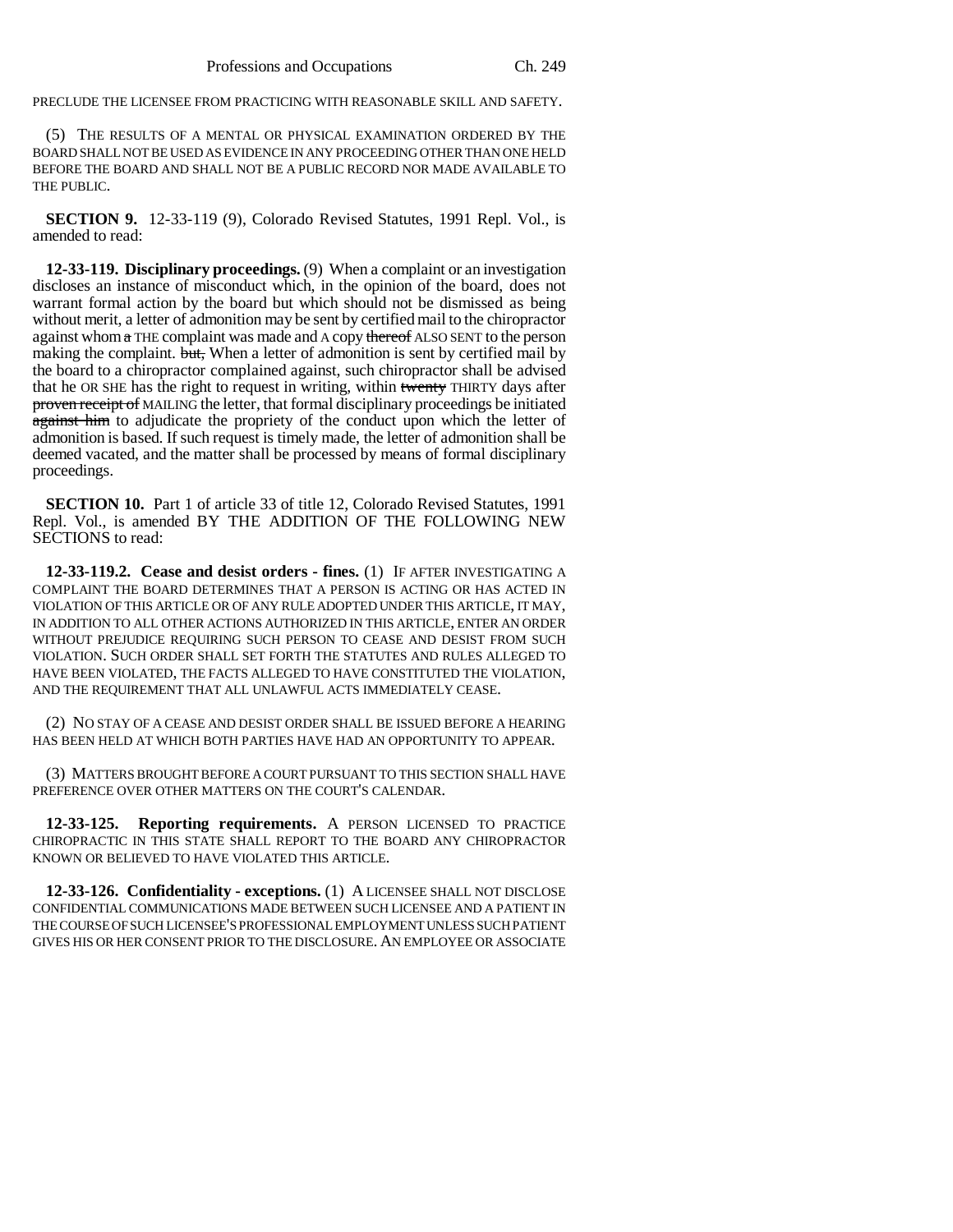OF A LICENSEE SHALL NOT DISCLOSE ANY KNOWLEDGE OF CONFIDENTIAL COMMUNICATIONS ACQUIRED IN HIS OR HER CAPACITY AS AN EMPLOYEE OR ASSOCIATE, UNLESS A PATIENT GIVES HIS OR HER CONSENT PRIOR TO THE DISCLOSURE.

(2) SUBSECTION (1) OF THIS SECTION SHALL NOT APPLY WHEN:

(a) A PATIENT OR AN HEIR, EXECUTOR, OR ADMINISTRATOR OF A PATIENT FILES A COMPLAINT OR SUIT AGAINST A LICENSEE WITH RESPECT TO ANY CAUSE OF ACTION ARISING OUT OF OR CONNECTED WITH:

(I) THE CARE OR TREATMENT OF SUCH PATIENT BY SUCH LICENSEE; OR

(II) THE CONSULTATION BY SUCH LICENSEE WITH ANOTHER HEALTH CARE PRACTITIONER WHO PROVIDED CARE OR TREATMENT TO THE PATIENT.

(b) A REVIEW OF THE SERVICES OF A LICENSEE IS CONDUCTED BY:

(I) THE BOARD, OR A PERSON OR GROUP AUTHORIZED BY THE BOARD;

(II) THE GOVERNING BOARD OF A HOSPITAL WHERE SAID LICENSEE PRACTICES, WHICH HOSPITAL IS LICENSED PURSUANT TO PART 1 OF ARTICLE 3 OF TITLE 25, C.R.S., OR THE MEDICAL STAFF OF SUCH HOSPITAL IF SAID STAFF OPERATES PURSUANT TO WRITTEN BYLAWS APPROVED BY THE GOVERNING BOARD OF THE HOSPITAL; OR

(III) A PROFESSIONAL REVIEW COMMITTEE ESTABLISHED PURSUANT TO SECTION 12-33-119.1, IF THE LICENSEE HAS SIGNED A RELEASE AUTHORIZING SUCH REVIEW.

(3) THE RECORDS AND INFORMATION PRODUCED AND USED IN A REVIEW DESCRIBED IN PARAGRAPH (b) OF SUBSECTION (2) OF THIS SECTION SHALL NOT BECOME PUBLIC RECORDS SOLELY BECAUSE OF THE USE OF SUCH RECORDS AND INFORMATION IN SUCH REVIEW, AND THE IDENTITY OF A PATIENT WHOSE RECORDS ARE REVIEWED PURSUANT TO SAID PARAGRAPH (b) SHALL NOT BE DISCLOSED TO ANY PERSON NOT DIRECTLY INVOLVED IN THE REVIEW PROCESS. THE BOARD SHALL ADOPT PROCEDURES TO ENSURE THAT THE IDENTITY OF PATIENTS REMAINS CONFIDENTIAL DURING THE REVIEW PROCESS.

(4) NOTHING IN THIS SECTION SHALL BE DEEMED TO PROHIBIT ANY DISCLOSURE REQUIRED BY LAW.

**SECTION 11.** 12-33-103 (3) (b), Colorado Revised Statutes, 1991 Repl. Vol., is amended to read:

**12-33-103. State board of chiropractic examiners - subject to termination repeal of article.** (3) (b) This article is repealed, effective  $\frac{\text{July 1, 1995} \text{ JULY 1}}{1, \text{1995}}$ 2010.

**SECTION 12.** 24-34-104 (24) (a), Colorado Revised Statutes, 1991 Repl. Vol., is amended, and the said 24-34-104, as amended, is further amended BY THE ADDITION OF A NEW SUBSECTION, to read:

**24-34-104. General assembly review of regulatory agencies and functions for**